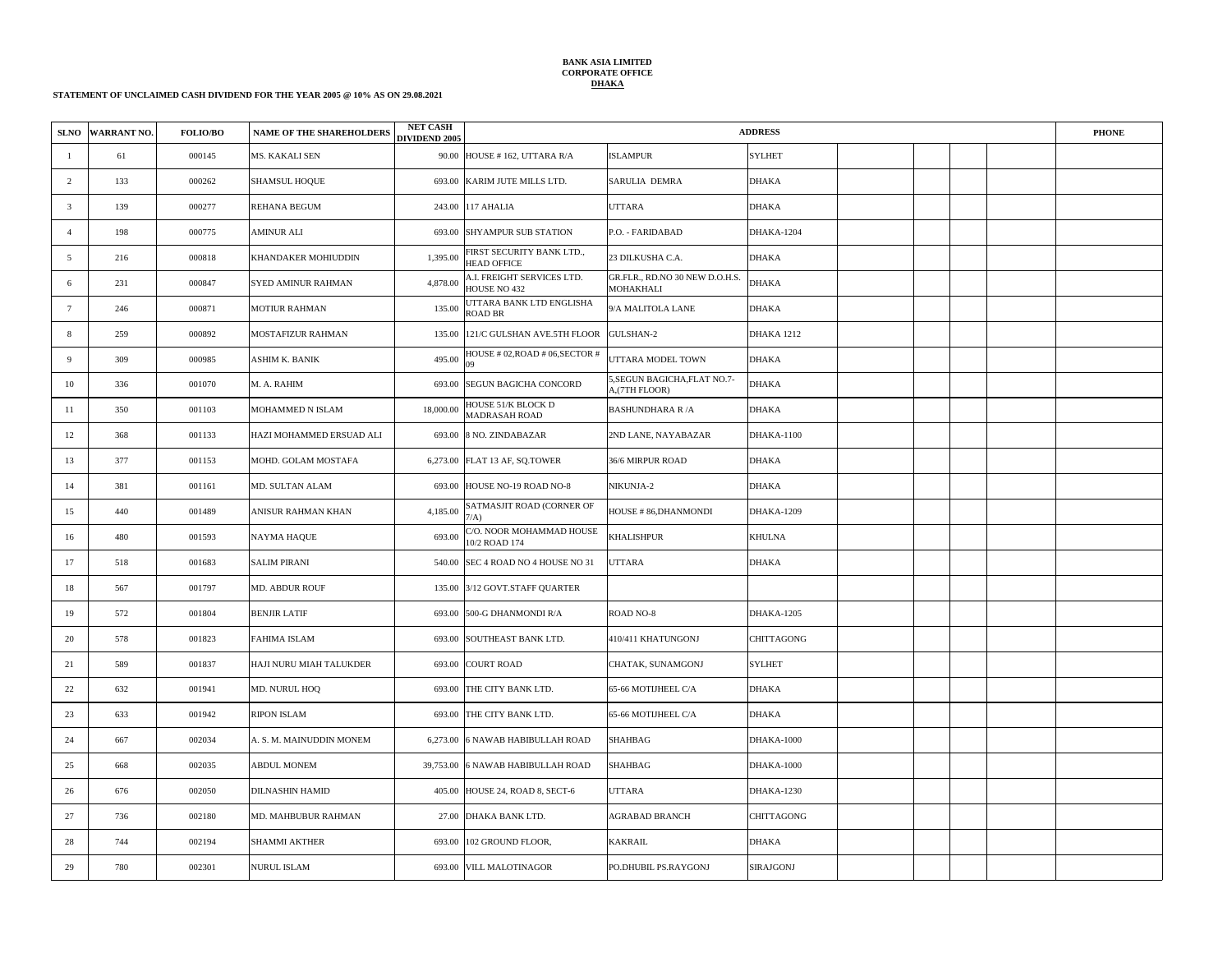| <b>SLNO</b> | <b>WARRANT NO.</b> | <b>FOLIO/BO</b> | <b>NAME OF THE SHAREHOLDERS</b>            | <b>NET CASH</b><br>DIVIDEND 2005 | <b>ADDRESS</b>                             |                                         |                 |  |  |  |  | <b>PHONE</b> |
|-------------|--------------------|-----------------|--------------------------------------------|----------------------------------|--------------------------------------------|-----------------------------------------|-----------------|--|--|--|--|--------------|
| 30          | 804                | 002343          | SAVAR VEGETABLE OIL<br>REFINERY LTD.       | 255.00                           | KHAGAN, SAVAR                              |                                         | DHAKA           |  |  |  |  |              |
| 31          | 840                | 002428          | MOHAMMAD ABDUL KADER                       | 693.00                           | C/O. MOMTAJ KHANAM<br>LECTURER             | 4B 90 PARK ROAD, BARIDHARA              | <b>DHAKA</b>    |  |  |  |  |              |
| 32          | 862                | 002468          | <b>GOLAM MUSA</b>                          | 693.00                           | C/O. M HELAL UDDIN, RANGS<br>LTD.          | 113-116 OLD AIRPORT ROAD,<br>TEJGAN     | <b>DHAKA</b>    |  |  |  |  |              |
| 33          | 887                | 002548          | NIKHIL CHANDRA DAS                         | 693.0                            | HOUSE 115/A ROAD NO-18,<br>SECTOR NO-7     | UTTARA                                  | DHAKA           |  |  |  |  |              |
| 34          | 1008               | 002734          | M. ABUL HASNAT                             | 1,395.00                         | G P O BOX 883                              |                                         | CHITTAGONG-4000 |  |  |  |  |              |
| 35          | 1063               | 002801          | RAFIQUL ALAM                               | 693.00                           | 90 IMAMGONJ BAZAR LANE                     |                                         | DHAKA           |  |  |  |  |              |
| 36          | 1070               | 002821          | DEDARUL ALAM                               | 1,395.00                         | HOUSE A/7 ROAD 4                           | BANASREE PROJECT, RAMPURA               | <b>DHAKA</b>    |  |  |  |  |              |
| 37          | 1082               | 002865          | AFSANA AKHTAR                              | 117,180.00                       | 8/140 RIVERSDALE ROAD<br><b>HAWTHORN</b>   | VICTORIA-3122                           | MELBOURNE       |  |  |  |  |              |
| 38          | 1087               | 002896          | DABA BRATA NARAYAN<br>CHOWDHURY            | 189.00                           | KONKOR EVLERI BI BLOCK NO-<br>12           | METRO SOKAK ISTANBUL                    | TURKEY          |  |  |  |  |              |
| 39          | 1093               | 002913          | MOSTAFA KAMAL                              | 2,088.00                         | POST BOX NO 3665                           |                                         | DOHA-QATAR      |  |  |  |  |              |
| 40          | 1094               | 002914          | SHAH ALAM                                  | 693.00                           | <b>BOX NO 7080</b>                         |                                         | DOHA-QATAR      |  |  |  |  |              |
| 41          | 1095               | 002915          | JOY PRAKASH SEN                            | 693.00                           | <b>BOX NO 50048</b>                        | <b>MESAIEED ROOM B223</b>               | QATAR           |  |  |  |  |              |
| 42          | 1096               | 002916          | <b>ABDUL MOMIN</b>                         | 693.00                           | <b>BOX NO 3535</b>                         |                                         | DOHA QATAR      |  |  |  |  |              |
| 43          | 1097               | 002917          | FAYEZULLAH CHOWDHURY                       |                                  | 693.00 BOX NO 3535                         |                                         | DOHA QATAR      |  |  |  |  |              |
| 44          | 1130               | 003002          | <b>MD.WAHIDUR RAHMAN</b>                   | 495.00                           | VILLAGE-LAXMIPUR, THANA &<br>DIST:JENIDAH. |                                         |                 |  |  |  |  |              |
| 45          | 1136               | 003011          | MD. SHAH ALAM KHAN                         |                                  | 18.00 8/2 WEST MALIBAGH                    |                                         | DHAKA-          |  |  |  |  |              |
| 46          | 1152               | 003042          | ABUL HASHEM KHAN                           | 693.00                           | PARA DOGER, DEMRA,                         |                                         | DHAKA-          |  |  |  |  |              |
| 47          | 1204               | 003133          | <b>MASHIUR RAHMAN</b>                      | 63.00                            | 14, WEST END STREET(1ST<br>FLOOR)          | CENTRAL ROAD, DHANMONDI                 | DHAKA.          |  |  |  |  |              |
| 48          | 1224               | 003165          | MD. NURUL ISLAM                            | 180.00                           | HOUSE # 3, ROAD # $7/1$ ,<br>KALLYANPUR    |                                         | DHAKA-          |  |  |  |  |              |
| 49          | 1263               | 003225          | <b>MD.HARUNUR RASHID</b><br>CHOWDHURY      | 6,975.00                         | BANK BHABAN, FLAT # KHA/1/4,               | 36 B, MINTOO ROAD, RAMNA,               | DHAKA.          |  |  |  |  |              |
| 50          | 1281               | 003252          | A.J.M.ZIAUL HOQ                            | 1,395.00                         | 81/B, KAKRAIL(1ST FLOOR),                  |                                         | DHAKA.          |  |  |  |  |              |
| 51          | 1292               | 003277          | DR. MD. ALI ASGOR MORAL<br>PH.D(DENTISTRY) | 54.00                            | 18 CENTRAL ROAD(4TH FL)                    | <b>DHANMONDI</b>                        | DHAKA-          |  |  |  |  |              |
| 52          | 1346               | 003458          | <b>AMINUL ISLAM</b>                        | 4,905.00                         | <b>BANK ASIA LIMITED</b>                   | 111-113 OLD AIRPORT ROAD                | <b>DHAKA</b>    |  |  |  |  |              |
| 53          | 1418               | 003616          | MD.ABUL KASHEM                             | 108.00                           | MD.SHOHID ULLAH & CO,                      | ROOM NO-713, DSE BUILDING,              | DHAKA-          |  |  |  |  |              |
| 54          | 1452               | 003687          | MOHAMMAD ALAMGIR                           | 1,125.00                         | BAHAR ENGINEERING WORKS<br>LTD.            | 13/5, OUTER CIRCULAR<br>ROAD, RAJARBAG, | DHAKA.          |  |  |  |  |              |
| 55          | 1509               | 003805          | KAZI ABDUL JALIL                           | 558.00                           | VILLAGE & P.O.<br>DOLESHWAR, KERANIGONG    |                                         | DHAKA.          |  |  |  |  |              |
| 56          | 1609               | 004031          | MOHAMMAD SOLAIMAN                          | 558.00                           | 256/3(A) SULTANGONG, RAYER<br>BAZAR        |                                         | DHAKA-          |  |  |  |  |              |
| 57          | 1698               | 004251          | A.K.M HUMAYUN KABIR                        | 7,425.00                         | ASSURANCE MEHMAN, APT # D3,                | ROAD #36, HOUSE #27, GULSHAN            | DHAKA-          |  |  |  |  |              |
| 58          | 1712               | 004272          | <b>S.M ARIFUR RAHMAN</b>                   |                                  | 900.00 14 DIT AVENUE ROAD                  | <b>MOTIJHEEL</b>                        | DHAKA-          |  |  |  |  |              |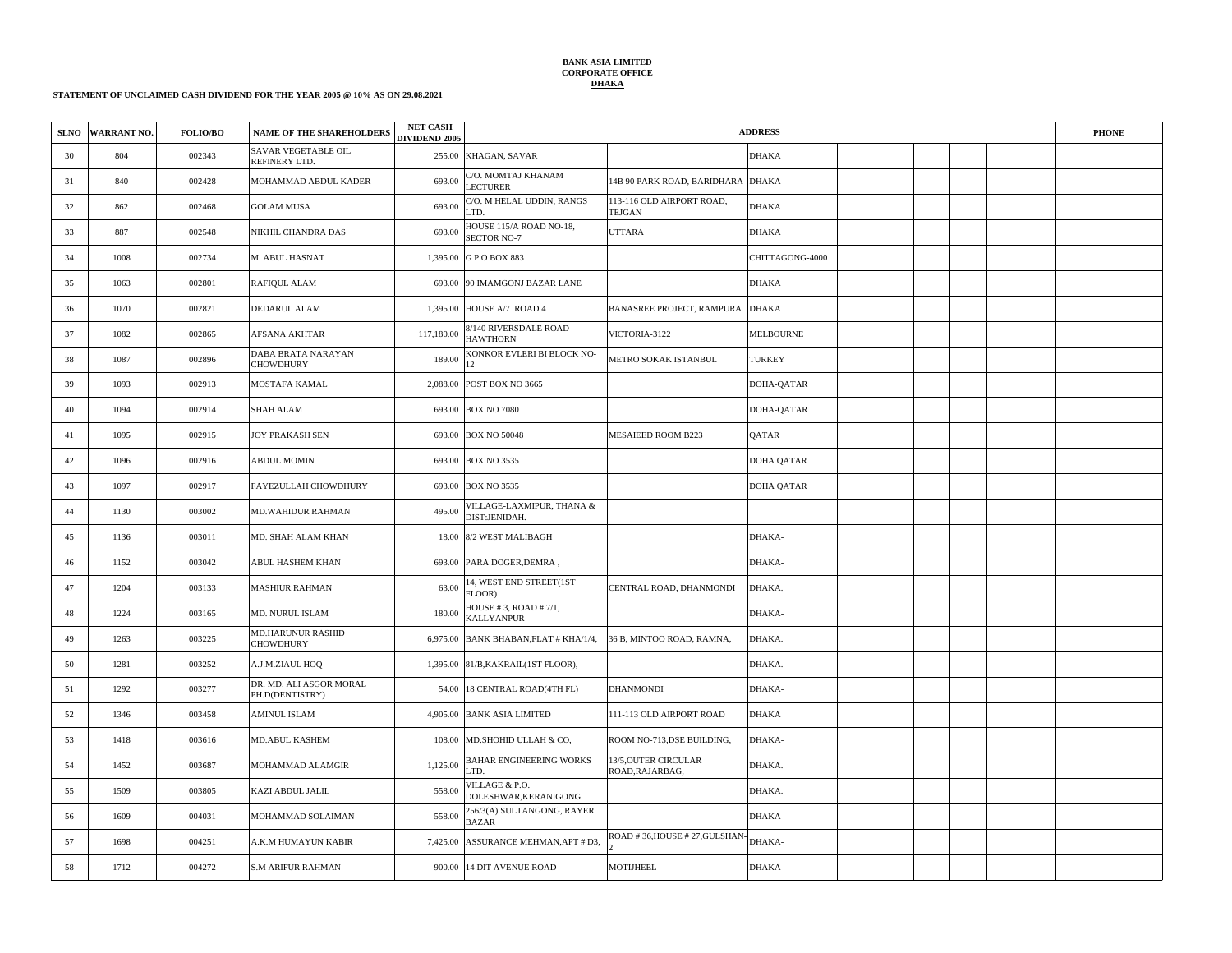| <b>SLNO</b> | <b>WARRANT NO.</b> | <b>FOLIO/BO</b>  | <b>NAME OF THE SHAREHOLDERS</b>        | <b>NET CASH</b><br><b>DIVIDEND 2005</b> | <b>ADDRESS</b>                                                |                                        |              |              |              |  |                 | <b>PHONE</b>           |
|-------------|--------------------|------------------|----------------------------------------|-----------------------------------------|---------------------------------------------------------------|----------------------------------------|--------------|--------------|--------------|--|-----------------|------------------------|
| 59          | 1730               | 004310           | MD.MOSLEM CHOWDHURY                    | 450.00                                  | 70/B,DHALPUR(LICHU-BAGAN)                                     | P.S. DEMRA                             | DHAKA.       |              |              |  |                 |                        |
| 60          | 1783               | 004420           | MD.SHAHIDUL ISLAM                      | 558.00                                  | 122 DIT EXT.ROAD                                              | <b>FAKIRAPOOL</b>                      | DHAKA-       |              |              |  |                 |                        |
| 61          | 1785               | 004424           | MOMINUL HAQUE                          |                                         | 558.00 340/C SOUTH KAFRUL,                                    | DHAKA CANTONMENT,                      | DHAKA-       |              |              |  |                 |                        |
| 62          | 1810               | 004477           | MOHIUL ISLAM                           |                                         | 558.00 SUITE-1003, 10TH FLOOR,                                | 28 DILKUSHA C/A                        | DHAKA-       |              |              |  |                 |                        |
| 63          | 1851               | 004551           | MD.AMIRUL ISLAM KHAN                   | 1,125.00                                | 304 GULBAGH, MALIBAGH                                         |                                        | DHAKA-       |              |              |  |                 |                        |
| 64          | 1862               | 004572           | MD. MAHFUZUR RAHMAN                    |                                         | 450.00 C/O RUMA ENTERPRISE                                    | DARUSSALAM ROAD, MIRPUR                | <b>DHAKA</b> |              |              |  |                 |                        |
| 65          | 1885               | 004623           | A.J.M.ZIAUL HOQ                        |                                         | 1,125.00 81/1 KAKRAIL(1ST FLOOR)                              |                                        | DHAKA.       |              |              |  |                 |                        |
| 66          | 1903               | 004803           | AMINUL ISLAM                           |                                         | 93,933.00 BANK ASIA LIMITED                                   | 111-113 OLD AIRPORT ROAD               | DHAKA        |              |              |  |                 |                        |
| 67          | 1904               | 004804           | AMINUL ISLAM                           | 3,933.00                                | <b>BANK ASIA LIMITED</b>                                      | 111-113 OLD AIRPORT ROAD               | DHAKA        |              |              |  |                 |                        |
| 68          | 1955               | 004911           | SULTAN UDDIN KHAN                      | 450.00                                  | MONIR BHUYAN MANSION"2ND<br>FLOOR                             | SHERE-BANGLA-ROAD, MASDAIR NARAYANGONJ |              |              |              |  |                 |                        |
| 69          | 2071               | 005305           | MD.SHABUDDIN BHUIYAN<br><b>SHAHEEN</b> |                                         | 450.00 38 BANGLA BAZAR                                        |                                        | DHAKA-       |              |              |  |                 |                        |
| 70          | 2095               | 005329           | <b>RAJIA MUKTY</b>                     |                                         | 54.00 246, LALBAGH ROAD, 3RD FLOOR,                           |                                        | DHAKA-       |              |              |  |                 |                        |
| 71          | 2107               | 005341           | MORSHEDA QUDDUS                        | 3,150.00                                | 81/1 KAKRAIL(1ST FLOOR)                                       |                                        | DHAKA-       |              |              |  |                 |                        |
| 72          | 2178               | 005412           | MOHAMMAD AMIN PATWARY                  |                                         | 450.00 16/H R&D-2/A                                           | DHAKA CANTT.                           | DHAKA.       |              |              |  |                 |                        |
| 73          | 2186               | 005420           | MD. RAFIQUL ISLAM                      |                                         | 450.00 257/2 WEST RAMPURA                                     |                                        | DHAKA-       |              |              |  |                 |                        |
| 74          | 2210               | 005444           | ABDUL JALIL                            |                                         | 450.00 M/S. HAMID ENTERPRISE, JOBEDA MANSION, EAST KAZI BAZAR |                                        | SYLHET.      |              |              |  |                 |                        |
| 75          | 2212               | 005446           | NIRANJAN GHOSH                         | 900.00                                  | 81/1, KAKRAIL (1ST FLOOR)                                     |                                        | DHAKA.       |              |              |  |                 |                        |
| 76          | 2214               | 005448           | AMINUL ISLAM                           |                                         | 31,050.00 BANK ASIA LIMITED                                   | 111-113 OLD AIRPORT ROAD               | DHAKA        |              |              |  |                 |                        |
| 77          | 2215               | 005449           | AMINUL ISLAM                           | 50.00                                   | <b>BANK ASIA LIMITED</b>                                      | 111-113 OLD AIRPORT ROAD               | DHAKA        |              |              |  |                 |                        |
| 78          | 2388               | 1201530000018684 | Mr.Rezaul Hoque                        | 9.00                                    | ROAD#04,HOUSE#25                                              | DHANMONDI-1                            |              | <b>DHAKA</b> | <b>DHAKA</b> |  | 1205 BANGLADESH | 7204894                |
| 79          | 2394               | 1201530000070590 | Md. Shahid Ullah                       |                                         | 9.00 13/1 A, 3rd Floor                                        | Hossain Building, K.M.Das Lane         | Dhaka.       | Dhaka        | Dhaka        |  | 1203 Bangladesh | 7515216                |
| 80          | 2493               | 1201580000084679 | MD.KHAYRUL ISLAM                       |                                         | 18.00 28, DILKUSHA, 14TH FLOOR                                |                                        |              | <b>DHAKA</b> | <b>DHAKA</b> |  | 1000 BANGLADESH | 0171110902             |
| 81          | 2556               | 1201600000757443 | WAHEDUN NABI CHOWDHURY                 | 3,600.00                                | HOUSE # 246/B TALI OFFICE<br>ROAD                             | RAYERBAZAR DHANMONDI                   | <b>DHAKA</b> | <b>DHAKA</b> | <b>DHAKA</b> |  | 1209 BANGLADESH | 0189201914, 0171721011 |
| 82          | 2577               | 1201630003925908 | MOHD. NOBI NEWAZ                       | 1,800.00                                | 145, NORTH MASBAIR, 3RD<br>FLOOR                              | FATULLAH                               |              | NARAYANGONJ  | <b>DHAKA</b> |  | 1400 BANGLADESH | 9716312, 0189256764    |
| 83          | 2584               | 1201640000018237 | Engr. Khandaker A. Mannan              | 9.00                                    | Priyo-Prangon                                                 | Flat # 6/11, 2 Paribagh                |              | Dhaka        | Dhaka        |  | 1000 Bangladesh | 9660729                |
| 84          | 2592               | 1201640000093944 | Mohammad Abu Hanif                     |                                         | 450.00 Vill-Pilkuni, P.O-Dapaidruqpur                         | P.S-Fatullah                           | Narayangonj  | Narayangonj  | Dhaka        |  | 1421 Bangladesh | 9882875                |
| 85          | 2601               | 1201640000197799 | Md.Harun-Or-Rashid                     |                                         | 9.00 11-B-1 Anandanagar                                       | <b>Eastenn Housing Project</b>         | Mirpur       | Dhaka        | Dhaka        |  | 1216 Bangladesh | 018965401              |
| 86          | 2790               | 1201830000101919 | MRS. FATHEMA KHATUN                    | 333.00                                  | DIGANTA APARTMENT                                             | FLAT-5F                                | DHAKA        | <b>DHAKA</b> | <b>DHAKA</b> |  | 1203 BANGLADESH | 9569535, 0189-299374   |
| 87          | 2847               | 1201900007664933 | MD. MONSUR AHMED                       |                                         | 450.00 MOLVIBAZAR                                             |                                        |              | MOLVIBAZAR   | <b>DHAKA</b> |  | 1000 BANGLADESH |                        |